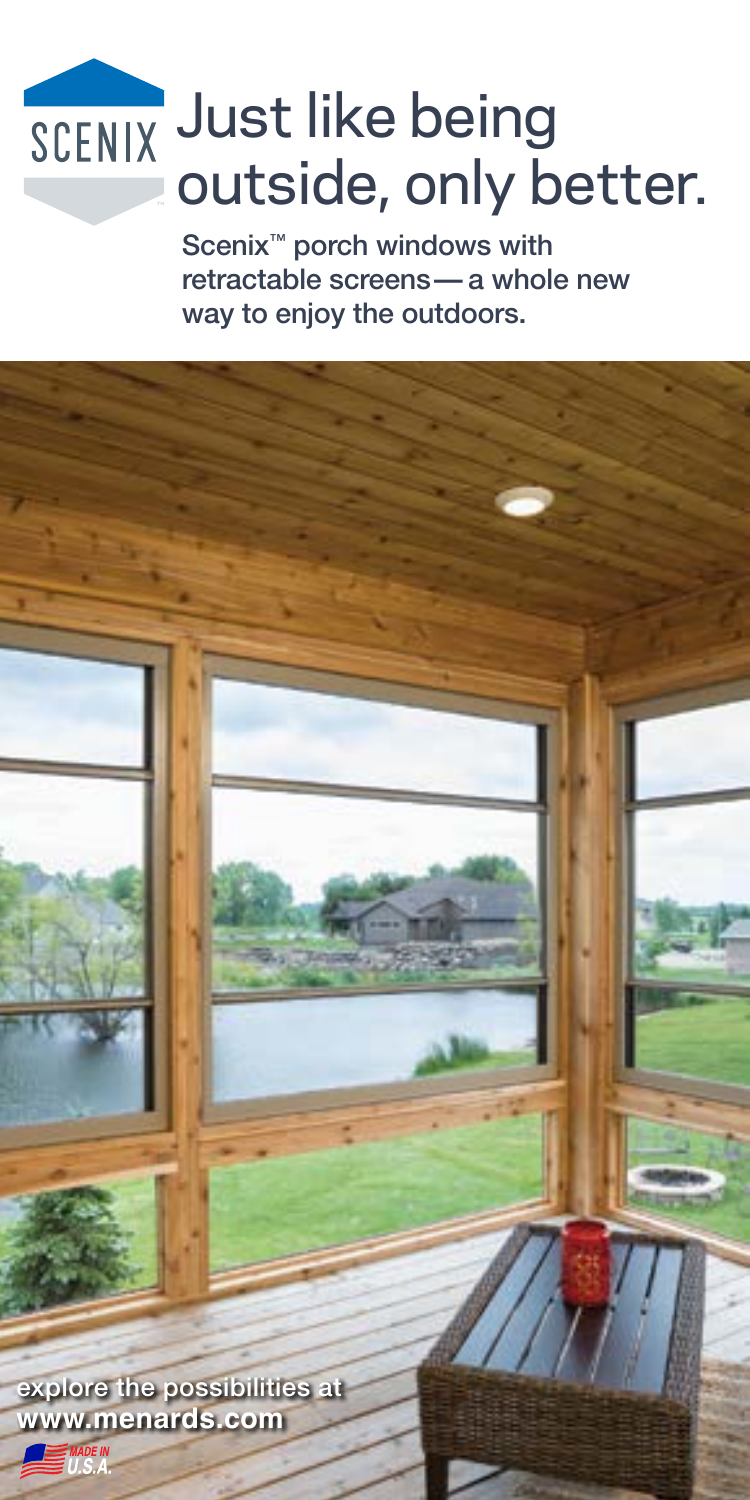# Enjoy the outdoors longer.



#### **Versatile**

Ideal for screen porch replacement, enclosing an open porch or for new construction, the innovative Scenix™ porch windows create a unique and comfortable space.

#### **Easy ventilation**

The dual sash panels are uniquely designed to optimize natural airflow and comfort. Screen Away® retractable screen technology lets fresh air in and keeps the bugs out.

## **A whole new view.**

**• Retractable screens with Screen Away®**

Provide top and bottom ventilation and protection from bugs and other outside elements; available with standard fiberglass screen or upgrade to the 4-in-1 screen for better insect protection, enhanced solar protection, superior strength and improved privacy.

- **• Counter balanced, tempered glass panels** Patented design includes a quad pulley balance system to ensure smooth operation. Tempered clear glass is standard. Consider upgrading to tempered Solar Control glass in Solarshield Grey or Bronze tint. Solar Control glass provides more comfort and less fading by blocking up to 76% of harmful UV rays.
- **• Easy to install**

Requires a handful of screws and minimal supplies.

#### **• Deters moisture**

**BEFORE**

Functions as an extension of the outdoors — appropriate only for non-heated, non-air conditioned spaces.

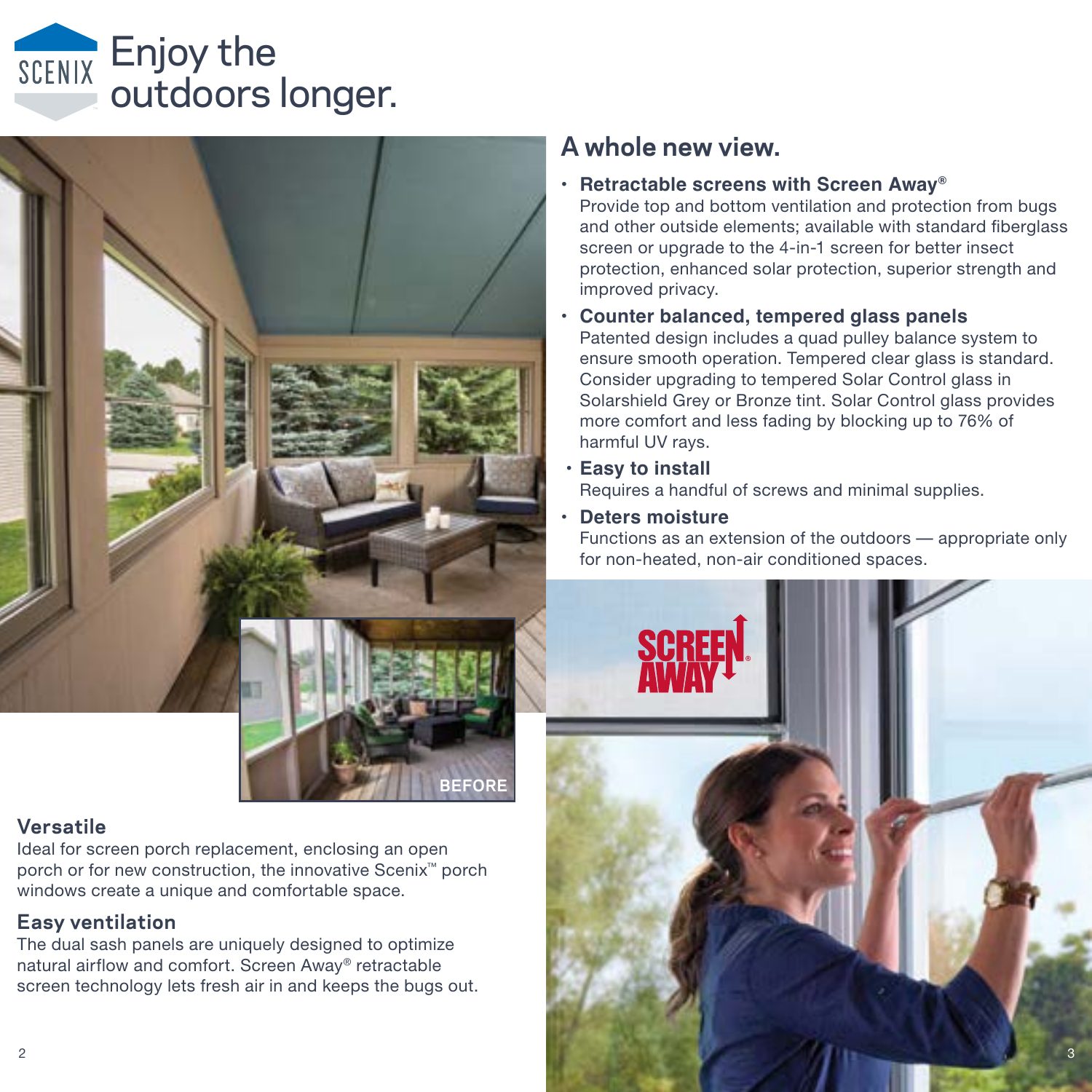

# Get started today!

Scenix™ project plans include suggested layouts to help get you started. Go big with our wide range of custom sizes. Order your Scenix porch windows online at **Menards.com** 







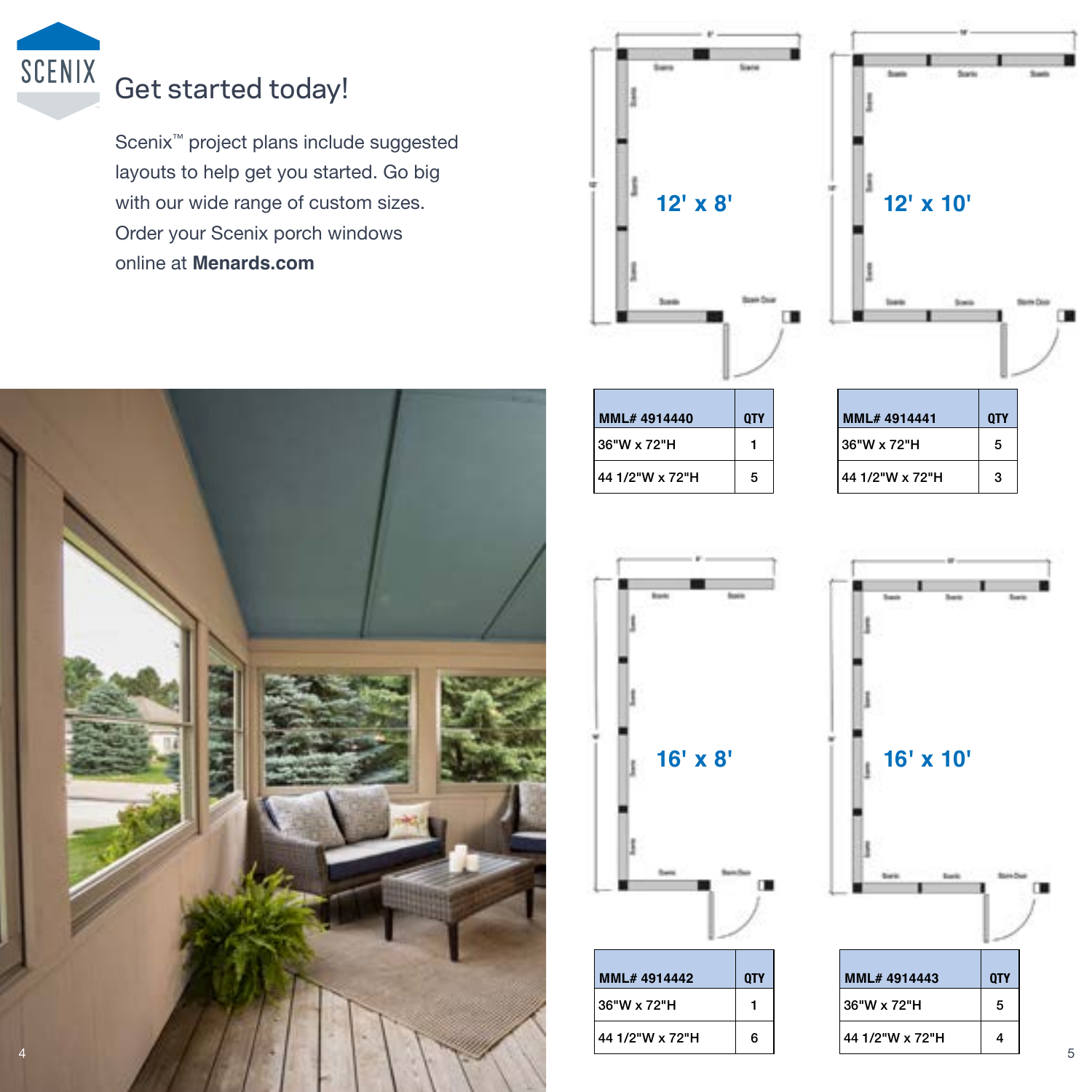Scenix<sup>™</sup> offers several standard sizes, plus even more custom size options available to transform your porch with widths up to 72" and heights up to 96".

#### **Standard sizes (White only) Available in 14 days**

36"W x 72"H 36"W x 84"H 44-1/2"W x 72"H 44-1/2"W x 84"H 56-1/2"W x 72"H 56-1/2"W x 84"H 68-1/2"W x 72"H 68-1/2"W x 84"H



Rough opening widths from 24"W to 72"W Rough opening heights from 30"H to 96"H

#### Fixed Glass Panel

**Available in 28 days**

Scenix full tempered glass panel is designed to fit openings like knee walls, transoms and sidelites or where extra light is desired.

#### **Custom sizes**

**(White, Sandstone, Brown, Black)**

Rough opening widths from 12"W to 72"W Rough opening heights from 12"H to 96"H

20 square feet maximum size. (square feet = (width x height)/144



## Project planner





# Plan your project Three steps to order



First, plan your project. Whether you are replacing existing screen windows, enclosing an open porch OR building a new structure, Scenix™ windows can literally transform your outdoor living space.

Plot your project by drawing out your porch floor plan with the desired size and number of Scenix windows.

# 1 Prep it.

If necessary, build out your porch structure by adding supporting posts and framing up your window openings.

# 2 Measure it.

**Width:** Start at the surface of the jambs where the window will be mounted. Measure from the top, middle and bottom.

**Height:** From the high point of the window, measure from the left, center and right side of the rough opening.

**Depth:** Be sure to allow at least 2-1/2" of opening depth for your Scenix window.

NOTE: Each Scenix™ porch window must be mounted between a support beam on each side. For example, if your open space is 12 feet wide, you would install at least one post in the middle of the opening. From there, measure the rough openings (spaces) that are created when you added the post.

# 3 Order it.

When placing your order, provide rough opening sizes. Use the smallest width and height and round down to the nearest 1/8". For manufacturing purposes, the actual window size will be 1/2" smaller in width and height than the ordered size.